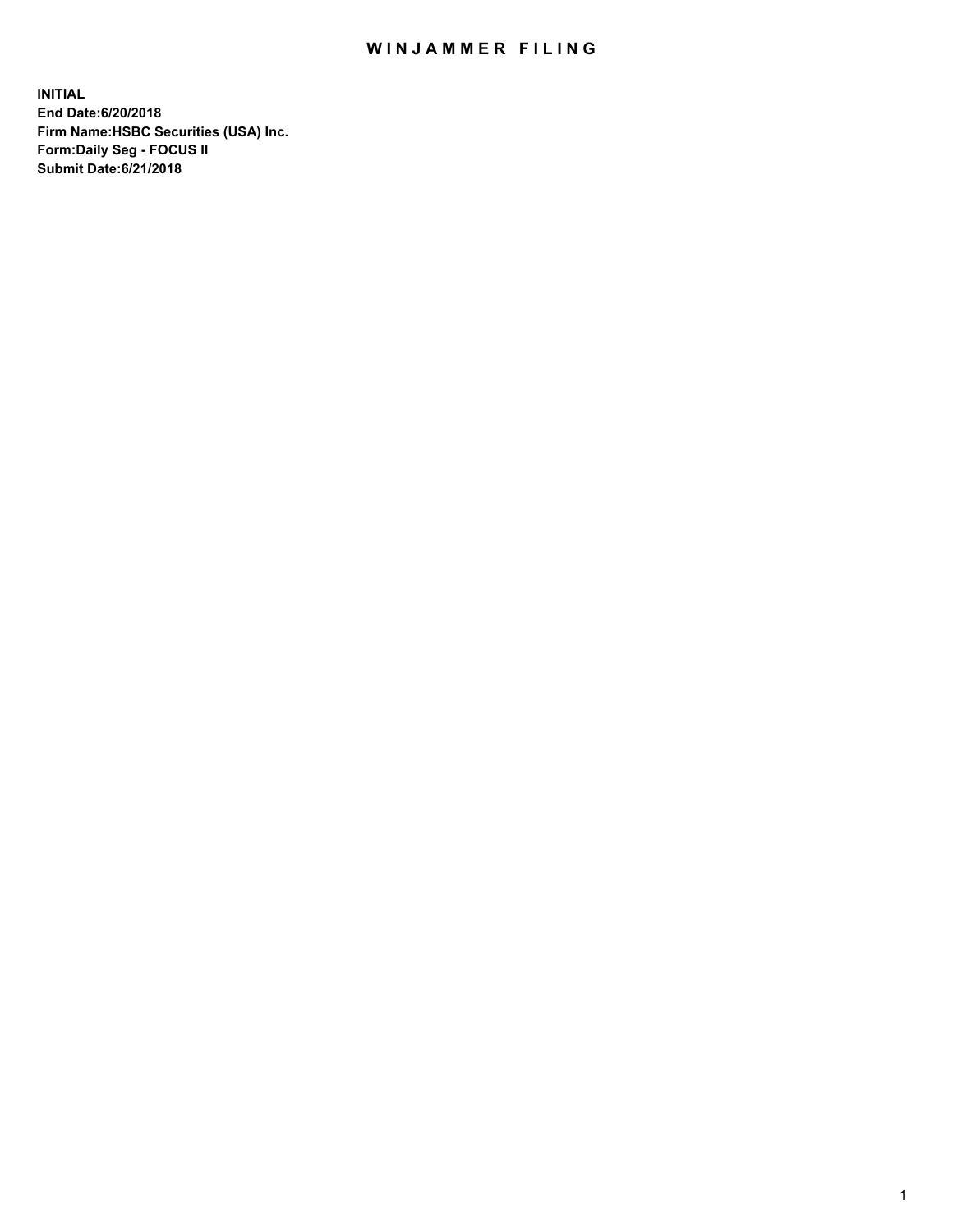**INITIAL End Date:6/20/2018 Firm Name:HSBC Securities (USA) Inc. Form:Daily Seg - FOCUS II Submit Date:6/21/2018 Daily Segregation - Cover Page**

| Name of Company                                                                                                                                                                                                                                                                                                                | <b>HSBC Securities (USA) Inc.</b>                                          |
|--------------------------------------------------------------------------------------------------------------------------------------------------------------------------------------------------------------------------------------------------------------------------------------------------------------------------------|----------------------------------------------------------------------------|
| <b>Contact Name</b>                                                                                                                                                                                                                                                                                                            | <b>Michael Vacca</b>                                                       |
| <b>Contact Phone Number</b>                                                                                                                                                                                                                                                                                                    | 212-525-7951                                                               |
| <b>Contact Email Address</b>                                                                                                                                                                                                                                                                                                   | michael.vacca@us.hsbc.com                                                  |
| FCM's Customer Segregated Funds Residual Interest Target (choose one):<br>a. Minimum dollar amount: : or<br>b. Minimum percentage of customer segregated funds required:% ; or<br>c. Dollar amount range between: and; or<br>d. Percentage range of customer segregated funds required between:% and%.                         | 147,000,000<br>$\overline{\mathbf{0}}$<br>0 <sub>0</sub><br>0 <sub>0</sub> |
| FCM's Customer Secured Amount Funds Residual Interest Target (choose one):<br>a. Minimum dollar amount: ; or<br>b. Minimum percentage of customer secured funds required:%; or<br>c. Dollar amount range between: and; or<br>d. Percentage range of customer secured funds required between:% and%.                            | 25,000,000<br><u>0</u><br>0 <sub>0</sub><br>00                             |
| FCM's Cleared Swaps Customer Collateral Residual Interest Target (choose one):<br>a. Minimum dollar amount: ; or<br>b. Minimum percentage of cleared swaps customer collateral required:% ; or<br>c. Dollar amount range between: and; or<br>d. Percentage range of cleared swaps customer collateral required between:% and%. | 95,000,000<br><u>0</u><br>00<br>0 <sub>0</sub>                             |

Attach supporting documents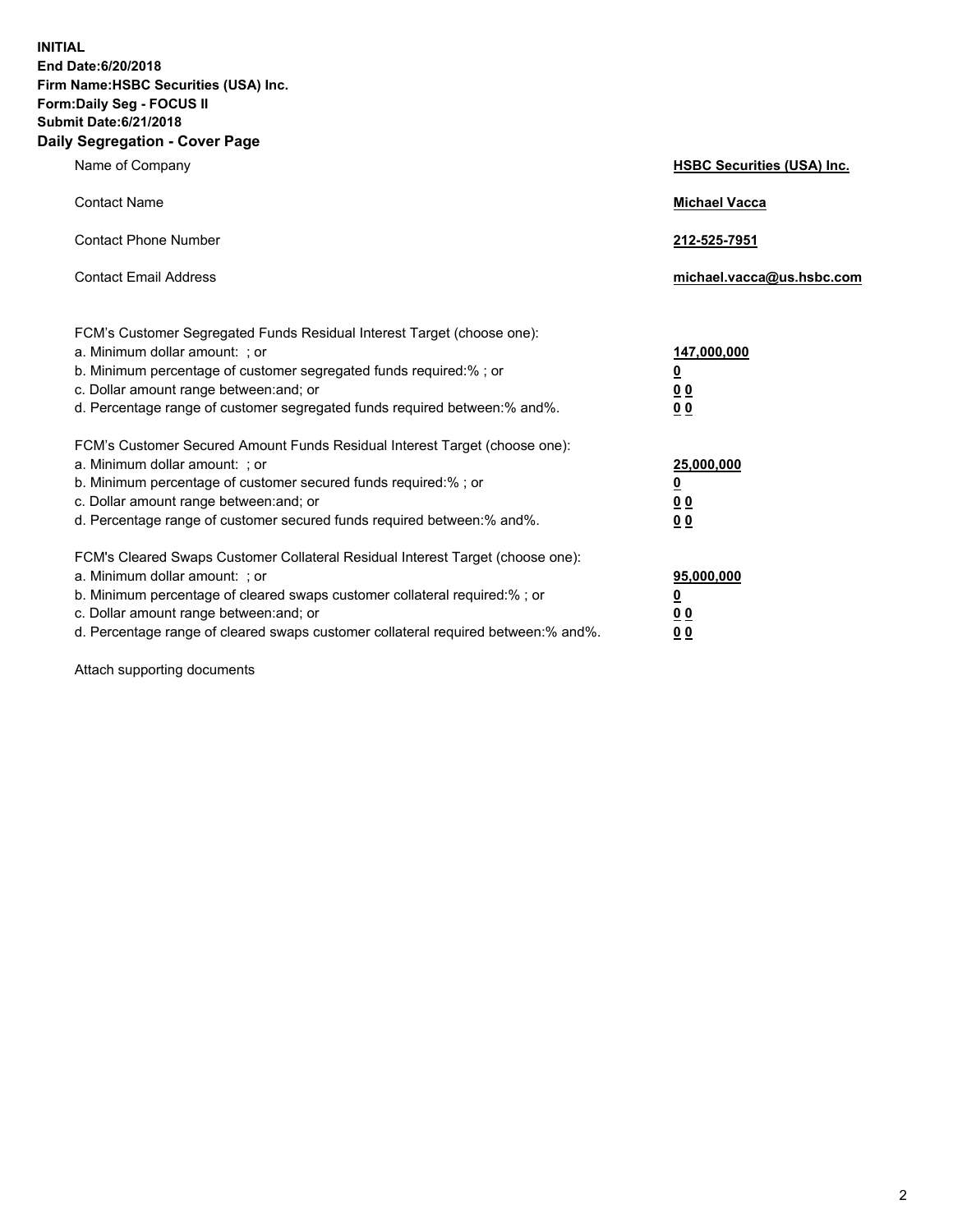**INITIAL End Date:6/20/2018 Firm Name:HSBC Securities (USA) Inc. Form:Daily Seg - FOCUS II Submit Date:6/21/2018 Daily Segregation - Secured Amounts** Foreign Futures and Foreign Options Secured Amounts Amount required to be set aside pursuant to law, rule or regulation of a foreign government or a rule of a self-regulatory organization authorized thereunder **0** [7305] 1. Net ledger balance - Foreign Futures and Foreign Option Trading - All Customers A. Cash **102,970,691** [7315] B. Securities (at market) **91,968,242** [7317] 2. Net unrealized profit (loss) in open futures contracts traded on a foreign board of trade **-1,830,088** [7325] 3. Exchange traded options a. Market value of open option contracts purchased on a foreign board of trade **0** [7335] b. Market value of open contracts granted (sold) on a foreign board of trade **0** [7337] 4. Net equity (deficit) (add lines 1. 2. and 3.) **193,108,845** [7345] 5. Account liquidating to a deficit and account with a debit balances - gross amount **1,685,647** [7351] Less: amount offset by customer owned securities **-1,684,017** [7352] **1,630** [7354] 6. Amount required to be set aside as the secured amount - Net Liquidating Equity Method (add lines 4 and 5) **193,110,475** [7355] 7. Greater of amount required to be set aside pursuant to foreign jurisdiction (above) or line 6. **193,110,475** [7360] FUNDS DEPOSITED IN SEPARATE REGULATION 30.7 ACCOUNTS 1. Cash in banks A. Banks located in the United States **110,825,396** [7500] B. Other banks qualified under Regulation 30.7 **0** [7520] **110,825,396** [7530] 2. Securities A. In safekeeping with banks located in the United States **43,689,073** [7540] B. In safekeeping with other banks qualified under Regulation 30.7 **0** [7560] **43,689,073** [7570] 3. Equities with registered futures commission merchants A. Cash **0** [7580] B. Securities **0** [7590] C. Unrealized gain (loss) on open futures contracts **0** [7600] D. Value of long option contracts **0** [7610] E. Value of short option contracts **0** [7615] **0** [7620] 4. Amounts held by clearing organizations of foreign boards of trade A. Cash **0** [7640] B. Securities **0** [7650] C. Amount due to (from) clearing organization - daily variation **0** [7660] D. Value of long option contracts **0** [7670] E. Value of short option contracts **0** [7675] **0** [7680] 5. Amounts held by members of foreign boards of trade A. Cash **32,696,410** [7700] B. Securities **48,279,170** [7710] C. Unrealized gain (loss) on open futures contracts **-1,830,088** [7720] D. Value of long option contracts **0** [7730] E. Value of short option contracts **0** [7735] **79,145,492** [7740] 6. Amounts with other depositories designated by a foreign board of trade **0** [7760] 7. Segregated funds on hand **0** [7765] 8. Total funds in separate section 30.7 accounts **233,659,961** [7770] 9. Excess (deficiency) Set Aside for Secured Amount (subtract line 7 Secured Statement Page 1 from Line 8) **40,549,486** [7380] 10. Management Target Amount for Excess funds in separate section 30.7 accounts **25,000,000** [7780]

11. Excess (deficiency) funds in separate 30.7 accounts over (under) Management Target **15,549,486** [7785]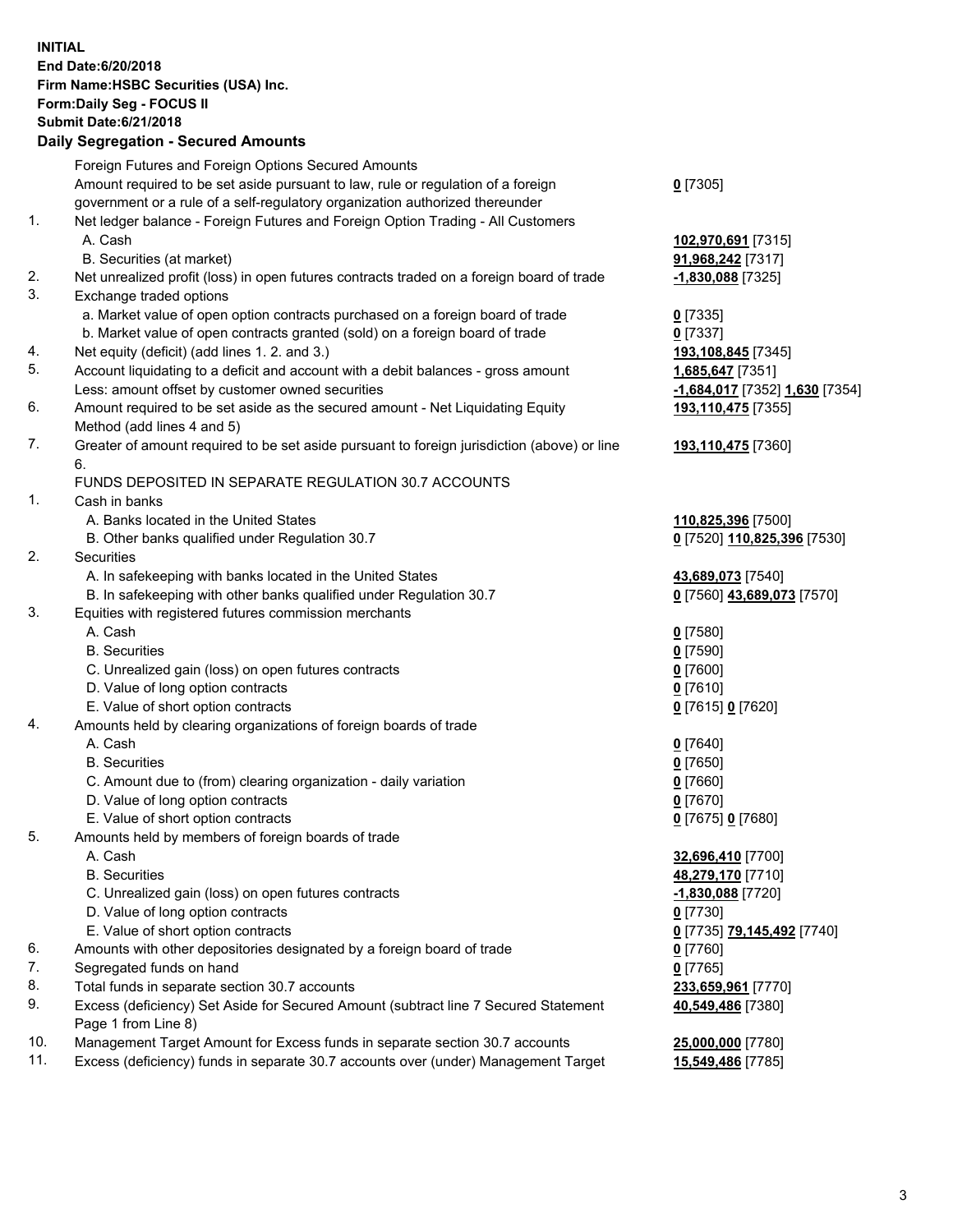|     | <b>INITIAL</b><br>End Date: 6/20/2018<br>Firm Name: HSBC Securities (USA) Inc.<br>Form: Daily Seg - FOCUS II<br><b>Submit Date:6/21/2018</b><br>Daily Segregation - Segregation Statement |                              |
|-----|-------------------------------------------------------------------------------------------------------------------------------------------------------------------------------------------|------------------------------|
|     |                                                                                                                                                                                           |                              |
|     | SEGREGATION REQUIREMENTS (Section 4d(2) of the CEAct)                                                                                                                                     |                              |
| 1.  | Net ledger balance                                                                                                                                                                        |                              |
|     | A. Cash                                                                                                                                                                                   | 261,290,540 [7010]           |
|     | B. Securities (at market)                                                                                                                                                                 | 1,718,330,911 [7020]         |
| 2.  | Net unrealized profit (loss) in open futures contracts traded on a contract market                                                                                                        | 131,396,387 [7030]           |
| 3.  | Exchange traded options                                                                                                                                                                   |                              |
|     | A. Add market value of open option contracts purchased on a contract market                                                                                                               | 279,809,976 [7032]           |
|     | B. Deduct market value of open option contracts granted (sold) on a contract market                                                                                                       | <u>-100,828,349</u> [7033]   |
| 4.  | Net equity (deficit) (add lines 1, 2 and 3)                                                                                                                                               | 2,289,999,465 [7040]         |
| 5.  | Accounts liquidating to a deficit and accounts with                                                                                                                                       |                              |
|     | debit balances - gross amount                                                                                                                                                             | 22,459,398 [7045]            |
|     | Less: amount offset by customer securities                                                                                                                                                | -22,459,369 [7047] 29 [7050] |
| 6.  | Amount required to be segregated (add lines 4 and 5)                                                                                                                                      | 2,289,999,494 [7060]         |
|     | FUNDS IN SEGREGATED ACCOUNTS                                                                                                                                                              |                              |
| 7.  | Deposited in segregated funds bank accounts                                                                                                                                               |                              |
|     | A. Cash                                                                                                                                                                                   | 29,609,181 [7070]            |
|     | B. Securities representing investments of customers' funds (at market)                                                                                                                    | $0$ [7080]                   |
|     | C. Securities held for particular customers or option customers in lieu of cash (at<br>market)                                                                                            | 375,045,290 [7090]           |
| 8.  | Margins on deposit with derivatives clearing organizations of contract markets                                                                                                            |                              |
|     | A. Cash                                                                                                                                                                                   | 499,983,673 [7100]           |
|     | B. Securities representing investments of customers' funds (at market)                                                                                                                    | $0$ [7110]                   |
|     | C. Securities held for particular customers or option customers in lieu of cash (at                                                                                                       | 1,232,438,976 [7120]         |
|     | market)                                                                                                                                                                                   |                              |
| 9.  | Net settlement from (to) derivatives clearing organizations of contract markets                                                                                                           | 16,504,190 [7130]            |
| 10. | Exchange traded options                                                                                                                                                                   |                              |
|     | A. Value of open long option contracts                                                                                                                                                    | 279,809,976 [7132]           |
|     | B. Value of open short option contracts                                                                                                                                                   | -100,828,349 [7133]          |
| 11. | Net equities with other FCMs                                                                                                                                                              |                              |
|     | A. Net liquidating equity                                                                                                                                                                 | <u>7,967,218</u> [7140]      |
|     | B. Securities representing investments of customers' funds (at market)                                                                                                                    | 0 <sup>[7160]</sup>          |
|     | C. Securities held for particular customers or option customers in lieu of cash (at                                                                                                       | $0$ [7170]                   |
|     | market)                                                                                                                                                                                   |                              |
| 12. | Segregated funds on hand                                                                                                                                                                  | 110,846,645 [7150]           |
| 13. | Total amount in segregation (add lines 7 through 12)                                                                                                                                      | 2,451,376,800 [7180]         |
| 14. | Excess (deficiency) funds in segregation (subtract line 6 from line 13)                                                                                                                   | 161,377,306 [7190]           |
| 15. | Management Target Amount for Excess funds in segregation                                                                                                                                  | 147,000,000 [7194]           |

16. Excess (deficiency) funds in segregation over (under) Management Target Amount Excess

**14,377,306** [7198]